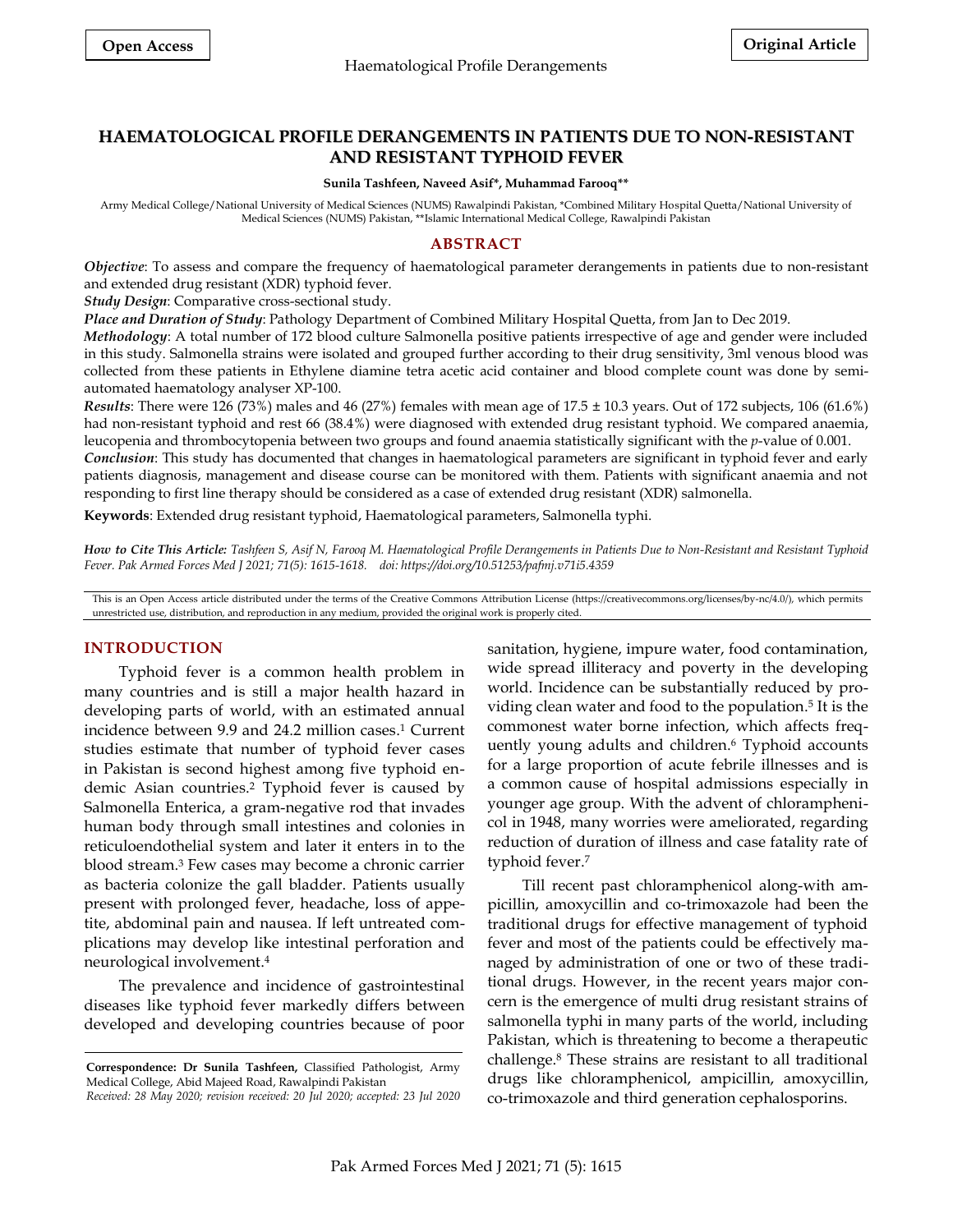Only treatment option available for these resistant cases is Meropenem and Azithromycin. <sup>9</sup> Rapid and accurate diagnoses coupled with appropriate antimicrobial therapy are of utmost importance in order to prevent mortality, morbidity and dreadful complications like intestinal perforation and haemorrhage. The incidence of extended drug resistant (XDR) Salmonella is on the rise and present study was designed with an aim to evaluate the significance and comparison of haematological changes in Non-resistant and Extended drug resistant (XDR) typhoid fever. Typhoid fever is associated with haematological parameters alterations like unicytopenia, bicytopenia and pancytopenia. Many studies had been done locally as well as at international level to show this association but none had compare the haematological values between selected two groups.

Study had been designed to assess and compare variations in haematological pattern in patients of drug resistant and non-drug resistant typhoid fever. These haematological parameters if significant can be used in early diagnosis and differentiation of resistant and non-resistant cases.

## **METHODOLOGY**

This comparative cross-sectional study was conducted at Pathology department of Combined Military Hospital Quetta after approval from Institutional Review Board (Certificate No. CMH-QTA-IRB/025 Dated 6th March 2019) from January to December 2019. Patients admitted to medical wards of Combined Military Hospital Quetta were recruited.

**Inclusion Criteria:** Patients with history of fever and other symptoms and signs leading to the suspicion of typhoid fever were included in this study irrespective of their age and gender.

**Exclusion Criteria:** All the culture negative cases were excluded.

Non-probability consecutive sampling technique was used. We took reference incidence of typhoid fever from a study conducted in Pakistan with reported 170/100,000 incidence of typhoid annually to calculate sample size. 2

Culture positive enteric fever cases were selected for further scrutiny and segregated according to their drug resistance status into two groups' i.e. non-resistant typhoid fever and XDR typhoid fever. Drug sensitive typhoid cases were caused by salmonella typhi or paratyphi which were sensitive to first line drug which include chloramphenicol, ampicillin, Trimethoprimsulfamethoxazole and third generation cephalosporins, with or without resistance to second line drugs. XDR Typhoid cases were caused by Salmonella strains which were resistant to all the recommended antibiotics for typhoid fever. From these selected cases, 3 ml venous blood was collected in EDTA container and mixed gently to ensure anticoagulation. Blood complete count was done by semi-automated haematology analyser XP-100 with appropriate quality control. Peripheral films were examined to exclude platelet clumping and red cell agglutination. Informed consents were taken from the subjects prior to sample collection.

Statistical analysis was done by SPSS version 26. The study was designed to include demographic data like age and gender along with main focus on haematological parameters i.e. haemoglobin (Hb), total leucocyte count (TLC) and platelet count. Cytopenias were taken as Hb less than 13 g/dl in males and 12 g/dl in females, TLC less than 4x109/l and platelet count less than 150x109/l as notable variable. <sup>10</sup> These variables were compared and Chi square test was applied to non-resistant and XDR typhoid cases and *p*-value <0.05 was considered significant.

## **RESULTS**

A total of 172 subjects were enrolled in the study, out of the 172 cases, 106 (61.6%) had non-resistant typhoid fever and rest 66 (38.4%) were diagnosed with XDR Typhoid fever. Salmonella typhi were found positive in 166 (73%) cases and the remaining 6 cases (27%) were caused by salmonella paratyphi A. salmonella paratyphi B was not isolated in any case. It was observed from the study of culture sensitivity reports that only salmonella typhi showed resistance to various antibiotics while none of the salmonella paratyphi A belong to XDR Typhoid group.

Overall males were 126 (73%) and 46 (27%) were females. Further gender distribution of patients considering non-resistant and XDR typhoid cases was exhibited in Table-I.

**Table-I: Gender distribution in study groups.**

|        | <b>Non-Resistant</b><br>Typhoid | <b>Extended Drug</b><br>Resistant-Typhoid |
|--------|---------------------------------|-------------------------------------------|
| Male   | 80 (75%)                        | 46 (75%)                                  |
| Female | 26(25%)                         | $20(30\%)$                                |

Mean age of patients was  $17.5 \pm 10.3$  years range from 5 days to 45 years. Most of the patients presented in third decade of life that is 62 (36.0%) followed by <10 years of age. Age wise distribution of patients was displayed in Figure.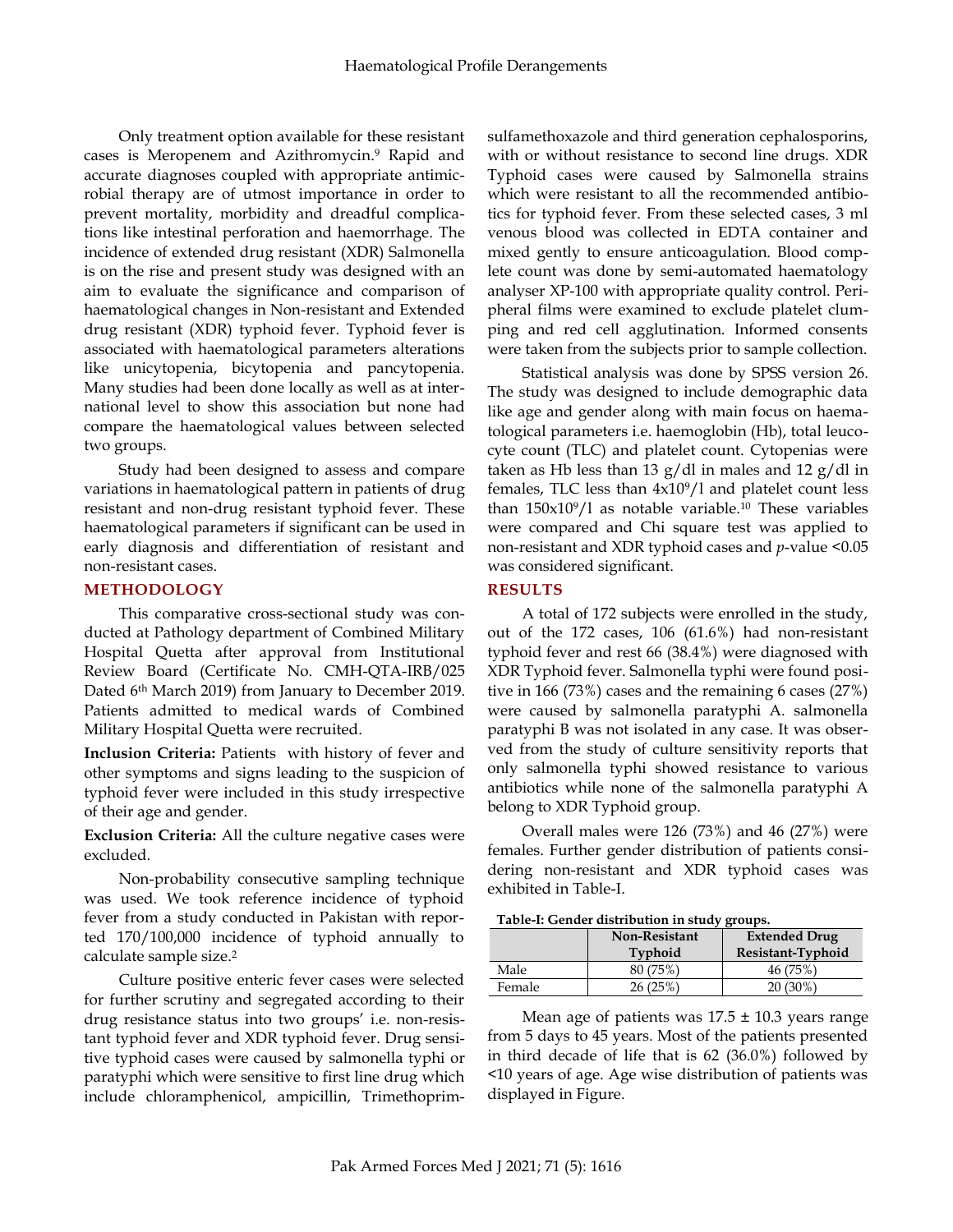

**Figure: Age distribution of patients.**

The mean TLC in the enteric group was  $6.54 \pm 2.8$  $x 10^9/1$ . Minimum TLC was 1.1  $x 10^9/1$  and maximum was  $23.2 \times 10^9 / 1$ . The haemoglobin range in Enteric patients was from 6.2 to 17.1 g/dl with mean of 12.6  $\pm$ 2.19 g/dl and mean platelet count was  $217 \pm 113 \times 10^9/$ l with minimum platelet count of  $20 \times 10^9$ /l and maximum 830  $\times$  10<sup>9</sup>/l. Haematological results of the nondrug resistant and XDR typhoid isolates were compared. There was no significant difference in the leucopenia and thrombocytopenia (*p*>0.05) whereas there was statistically significant association regarding anaemia between two groups with (*p*=0.001) (Table-II).

**Table-II: Comparison of haematological parameters of patients suffering from non-resistant and extended drug resistant Typhoid.**

| <b>Parameters</b>                          | Frequency $(\%$ ) |           | $p-$  |
|--------------------------------------------|-------------------|-----------|-------|
| <b>Total Leucocyte Count</b>               | Leucopenia        | Normal    | value |
| Non-Resistant Typhoid                      | 16(15)            | 90 (85)   |       |
| <b>Extended Drug-</b><br>Resistant Typhoid | 8(12)             | 58 (88)   | 0.379 |
| Haemoglobin                                | Anaemia           | Normal    |       |
| Non-Resistant Typhoid                      | 40 (37.7)         | 66(62.3)  |       |
| <b>Extended Drug-</b><br>Resistant Typhoid | 42(63.6)          | 24 (36.4) | 0.001 |
| <b>Platelet Count</b>                      | Thrombocytopenia  | Normal    |       |
| Non-Resistant Typhoid                      | 28 (26.4)         | 78 (73.6) |       |
| <b>Extended Drug-</b><br>Resistant Typhoid | 23(35)            | 43(65)    | 0.157 |

## **DISCUSSION**

Enteric fever is a life threatening illness that affects >21 million people in the developing world and emergence of drug resistant Salmonella Typhi has become a prime health concern in Pakistan. 11,12 Pathophysiology of typhoid fever is complex and begins with a asymptomatic phase of 7-14 days during which bacteria spreads throughout the reticuloendothelial tissue followed by a symptomatic phase with fever and finally bacteraemia. During third week patient may develop complications like intestinal bleeding, perforation and encephalopathy if not treated appropriately. 13,14 XDR Salmonella cases early identification is of great value, as they will not respond to the all the recommended antibiotics and patient may progress to complications of enteric fever. <sup>15</sup> Limited therapeutic options are available for XDR Typhoid cases and importance of differentiating Non-resistant salmonella from XDR Salmonella cannot be disregarded and more over haematological parameters are deranged in typhoid and can guide about patient response to treatment. 16,17

The principal observation of our study was the comparison of haematological results and cytopenias of Non-resistant and XDR Typhoid cases and results showed that anaemia was the most common finding in both groups with over all percentage of 47.6%. The results of our study are in accordance with the results of local and international studies. Dhillon *et al*. reported anaemia in 47.8% of cases which is comparable to our study. <sup>18</sup> However anaemia showed statistical significant association between Non-resistant and XDR Typhoid cases with frequency of 37.7% and 63.6% respectively and significant (*p*=0.001). Presence of anaemia in typhoid fever was due to maturational arrest of cell lines but this unusual high frequency in XDR Typhoid leads to the suspicions of association with intestinal bleeding and haemorrhages along with glaring effect on bone marrow. Bone marrow examination was done in 4 cases of XDR Typhoid and there was marked haemophagocytosis in bone marrow.

Leucopenia was observed in 24 (14%) cases where as leucocytosis was seen in 11 (6.3%) cases. Rest of the patients had normal white blood cell count. These results did not agree with study of Shilpa *et al,* in which only leucocytosis was observed in 22.41% cases and none presented with leucopenia. <sup>5</sup> However, Kakaria *et al,* reported leucopenia in 10% of their patients which is comparable to our results. <sup>19</sup> Leucopenia incidence was not significant between non-resistant and XDR Typhoid group (*p*=0.379).

Thrombocytopenia was present in 51 (29.6%) cases which were higher from reported results of Shilpa *et al,* ie 17.24% whereas it is lower from Shrivastava *et al,* which were 39.7%. 5,20 Our results were comparable to other studies but association between the two groups was not significant (*p*=0.157).

The results of our study suggest that haematological parameters were deranged notably in enteric fever and XDR Salmonella. Cytopenias were present in both groups however, anaemia was more pronounced